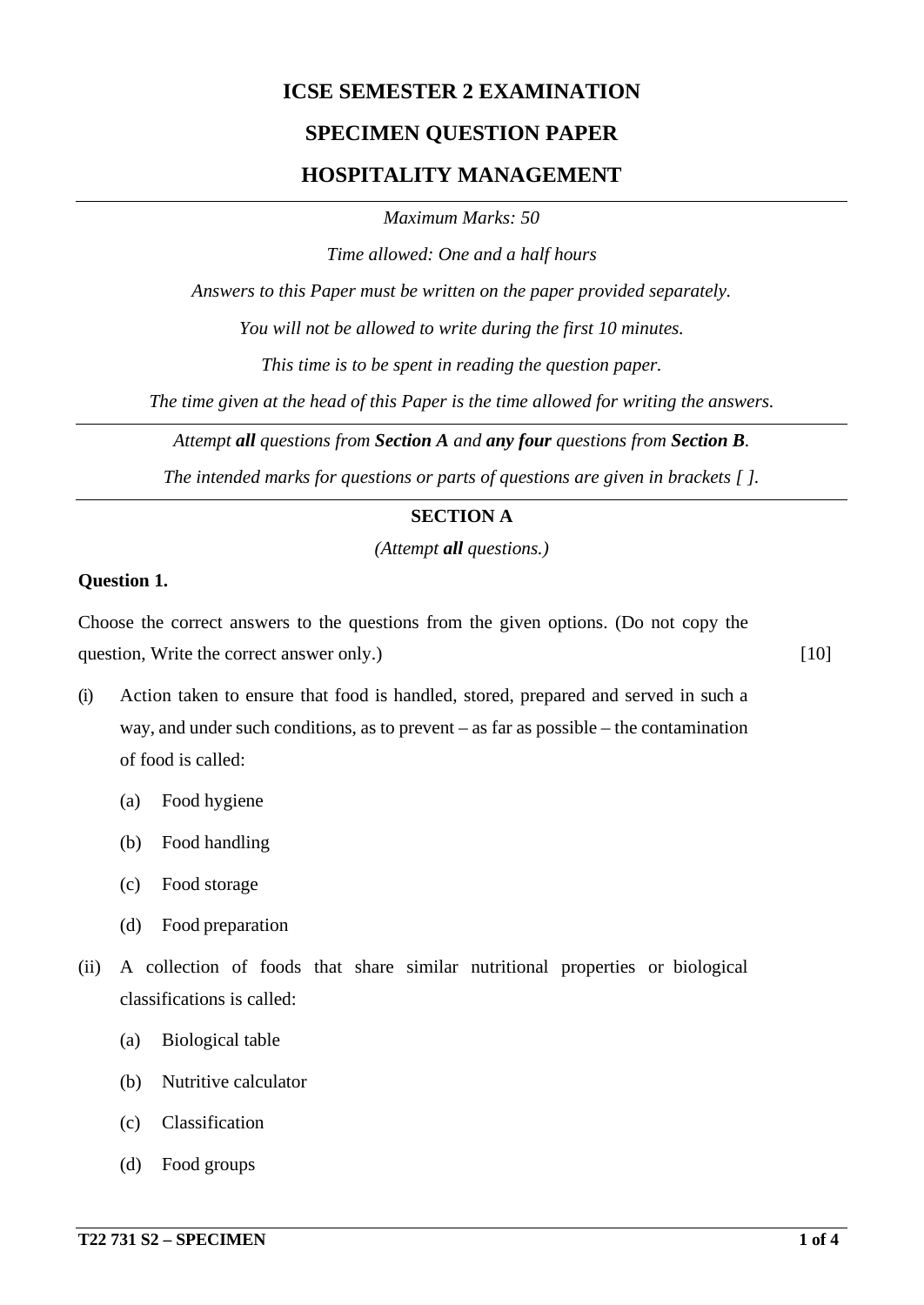(iii) Which one of the following is not a proper meal?

- (a) Supper
- (b) Lunch
- (c) Breakfast
- (d) Snacks
- (iv) Serving size, number of calories, grams of fat, included nutrients, and a list of ingredients are some things found on a:
	- (a) Label
	- (b) Index
	- (c) Packet
	- (d) Package
- (v) \_\_\_\_\_\_\_\_\_\_ is a durable place to keep materials for chopping, usually made of hard wood, rubber or plastic.
	- (a) Peeler
	- (b) Tumbler
	- (c) Glassware
	- (d) Cutting board
- (vi) The process of choosing proper food with adequate nutrients in correct proportion suited to each family member is called:
	- (a) Meal plan
	- (b) Balancing meal
	- (c) Diet listing
	- (d) Eating plan

(vii) HACCP stands for Hazard Analysis and \_\_\_\_\_\_\_\_\_ Control Points.

- (a) Critical
- (b) Careful
- (c) Chronological
- (d) Calorie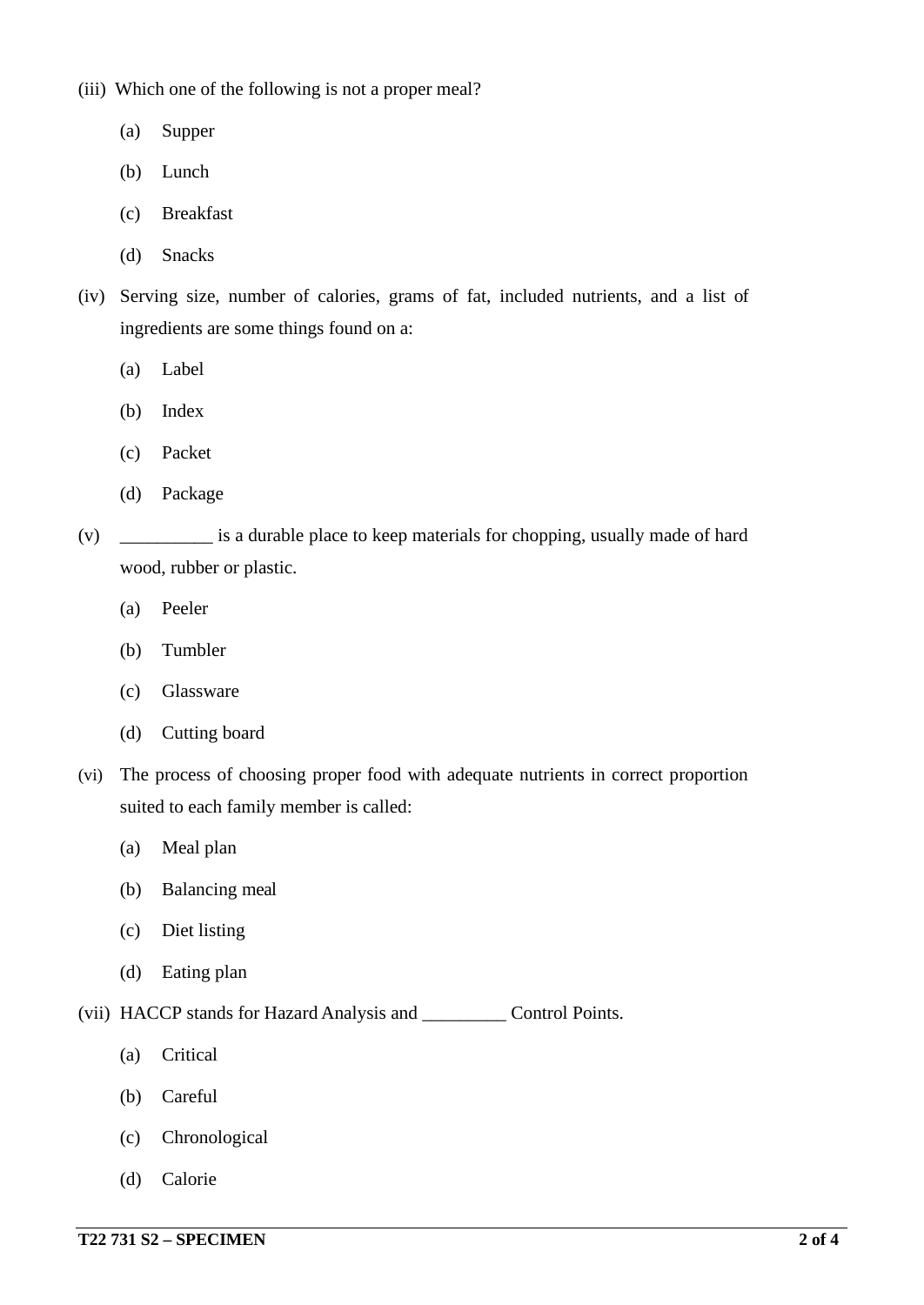(viii) \_\_\_\_\_\_\_\_\_ is the type of a room with double bed for two persons.

- (a) Suite
- (b) Double bedroom
- (c) Double occupancy
- (d) None of the above
- (ix) The capital of Russia is:
	- (a) Canberra
	- (b) Berlin
	- (c) Beijing
	- (d) Moscow
- (x) The currency of Bangladesh is:
	- (a) Taka
	- (b) Rupiah
	- (c) Pound
	- (d) Dollar

### **SECTION B**

#### *(Attempt any four questions from this Section.)*

## **Question 2**

| (i)   | Name any four operational departments in a hotel.                                    | [2]               |
|-------|--------------------------------------------------------------------------------------|-------------------|
| (ii)  | Expand FSSAI with respect to Food Production (Food hygiene).                         | 121               |
| (iii) | Discuss any ONE type of napkin fold used on formal occasions with respect to their   |                   |
|       | material and colour used.                                                            | $\lceil 3 \rceil$ |
| (iv)  | What are the safety and security precautionary measures taken by hotels? (Any three) | [3]               |

## **Question 3**

| (i)  | Identify any four basic cutteries used in the Food and Beverage service. | 2                 |
|------|--------------------------------------------------------------------------|-------------------|
| (ii) | Explain the use of any two common kitchen equipment.                     |                   |
|      | (iii) Discuss any three attributes of a $F & B$ personnel.               | $\lceil 3 \rceil$ |
| (iv) | Explain the use of any two common kitchen equipment.                     | [3]               |
|      |                                                                          |                   |